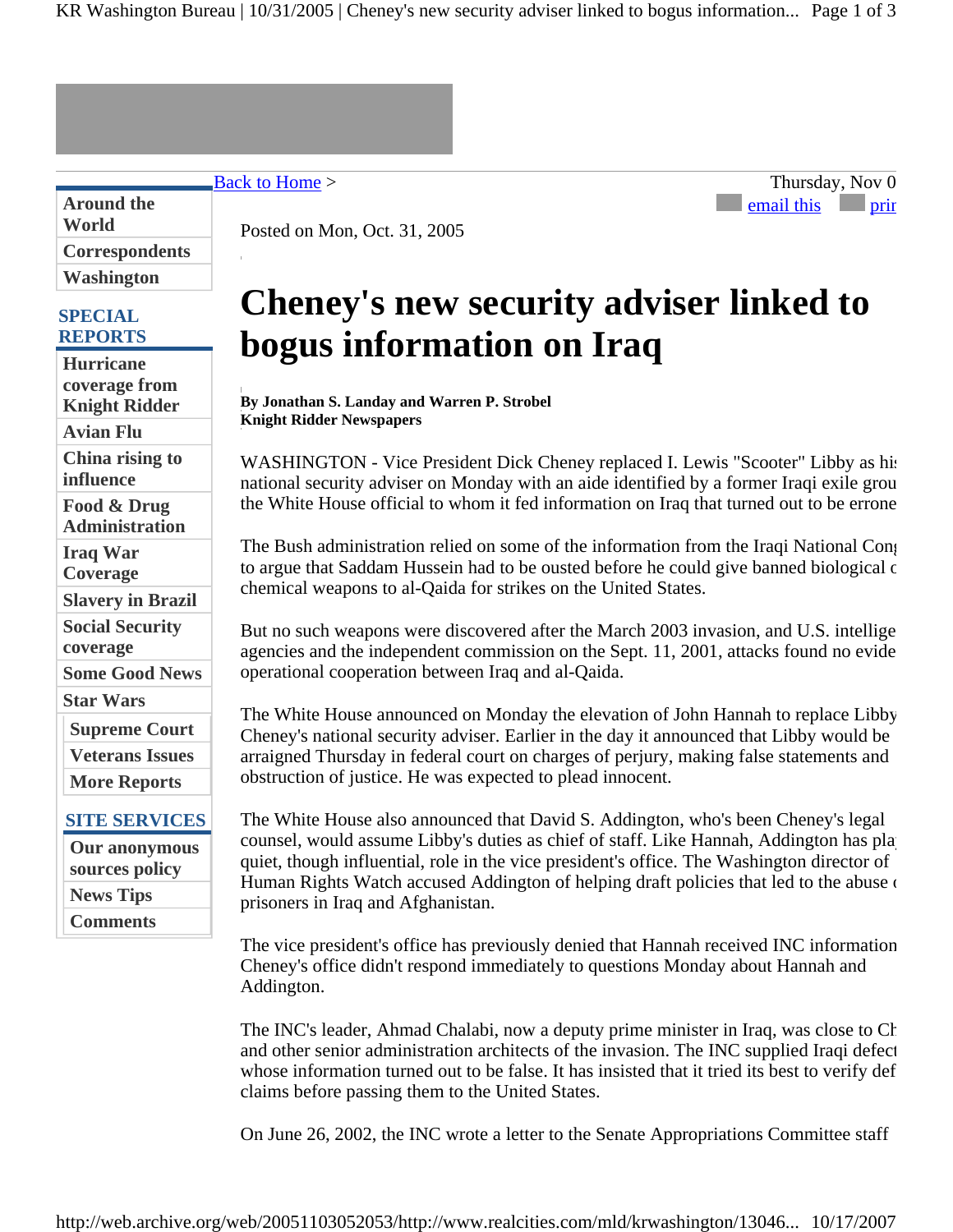identifying Hannah as the White House recipient of information gathered by the group through a U.S.-funded effort called the Information Collection Program. Knight Ridder obtained a copy of the letter and previously reported on it.

The letter, written by Entifadh Qanbar, then the director of the INC's Washington office identified 108 articles in leading Western news media to which it said the INC had funn the same information that it fed to Hannah, as well as a senior Pentagon official.

The information included a claim by an INC-supplied defector, Adnan Ihsan al-Haideri, he had visited 20 secret nuclear, biological and chemical warfare facilities in Iraq.

Haideri's claim first appeared in a Dec. 20, 2001, article in The New York Times and th White House background paper, "A Decade of Deception and Defiance," released in conjunction with a Sept. 12, 2002, speech to the U.N. General Assembly by Bush.

Haideri, however, showed deception in a CIA-administered lie detector test three days b The New York Times article appeared, and was unable to identify a single illicit arms fa when he accompanied U.S. weapons inspectors to Iraq in January 2004, Knight Ridder reported in May of last year.

The White House background paper also cited INC-produced defectors' claims that Sadd ran a terrorist training camp outside Baghdad in Salman Pak where Iraqi and non-Iraqi I extremists were schooled in assassination, sabotage and the hijacking of aircraft and trai

After the war, U.S. officials determined that a facility in Salman Pak was used to train Ir anti-terrorist commandos.

Addington has been a key player behind widely criticized U.S. policies that have led to and other abuse of detainees held in Afghanistan and Iraq, according to Tom Malinowsk Washington director of Human Rights Watch.

He reportedly helped draft an opinion by then-White House counsel Alberto Gonzales s that the Geneva Convention didn't apply to some detainees in the war on terrorism.

"This was somebody who worked very hard to make sure the advice of senior military officials and national security professionals on the question of interrogation policies was ignored," Malinowski said. "The result was an unmitigated disaster for the United States

Libby was both Cheney's chief of staff and national security adviser. He was accused of in a two-year grand jury investigation into the leaking to journalists of the identity of undercover CIA officer Valerie Plame in 2003.

The leak came after her husband, former Ambassador Joseph Wilson, accused President of misleading the nation by alleging in January 2003 that Iraq had tried to buy uranium the feedstock of nuclear weapons, from the African nation of Niger.

Wilson visited Niger a year earlier at the CIA's request and found no substance to the allegation.

email this prin